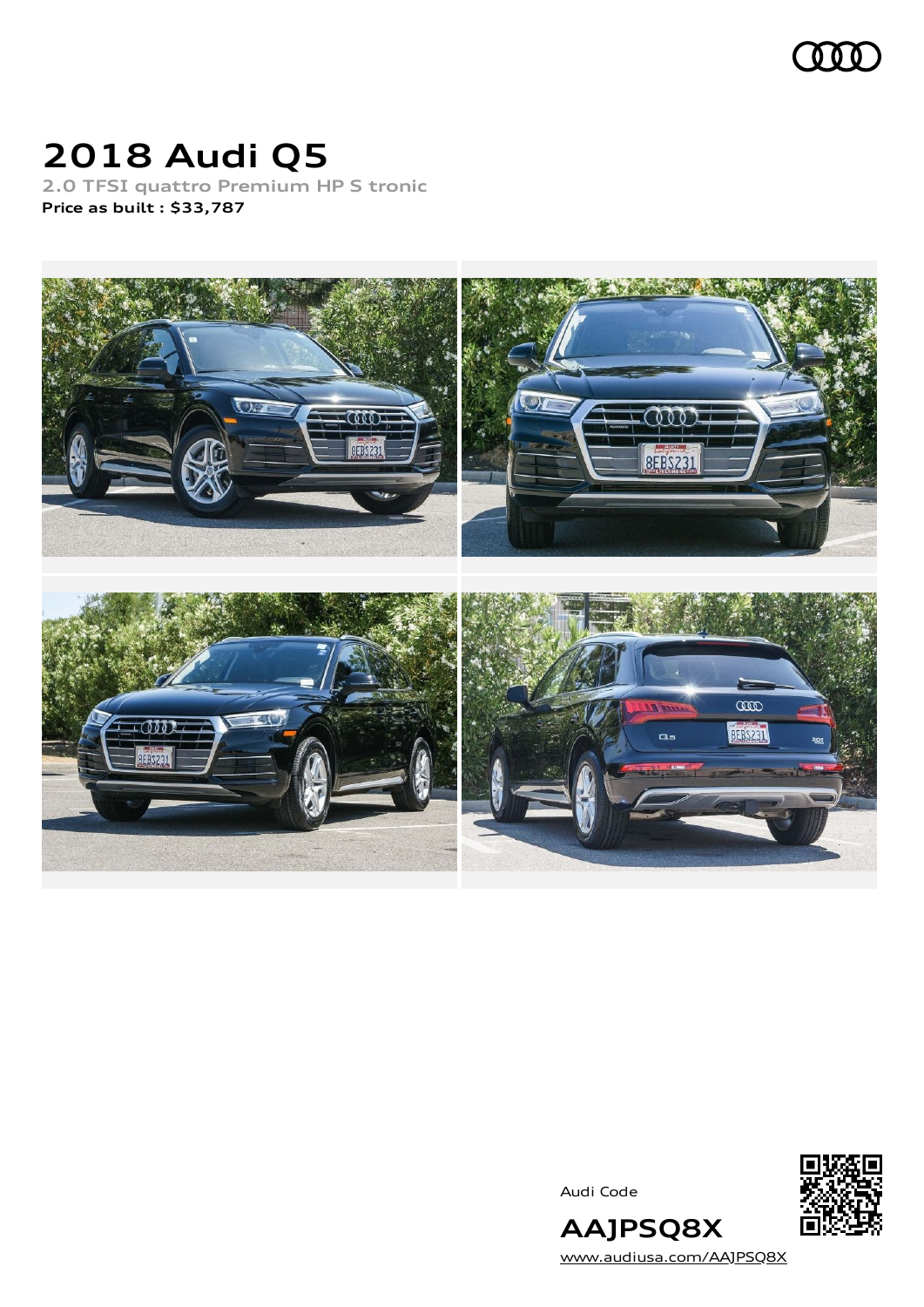## **Summary**

**Audi 2018 Audi Q5** 2.0 TFSI quattro Premium HP S tronic

**Price as buil[t](#page-10-0)** \$33,787

#### **Exterior colour**

Brilliant Black

#### **Interior colour**

| Seats     | Black |
|-----------|-------|
| Dashboard | Black |
| Carpet    | Black |
| Headliner | Gray  |



#### **Further Information**

| Type of vehicle | Used car     |
|-----------------|--------------|
| Mileage         | 27,051 miles |
| Warranty        | No           |

### **Technical Specifications**

| Engine type                  | Four-cylinder                                 |
|------------------------------|-----------------------------------------------|
| stroke                       | Displacement/Bore and 1,984/82.5 x 92.8 cc/mm |
| Torque                       | 273 @ 1,600 - 4,500 lb-ft@rpm                 |
| Top track speed              | 130 mph mph $1$                               |
| Acceleration (0 - 60<br>mph) | 5.9 seconds seconds                           |
| Recommended fuel             | Premium                                       |

#### **Audi Code** AAJPSQ8X

**Your configuration on www.audiusa.com** [www.audiusa.com/AAJPSQ8X](https://www.audiusa.com/AAJPSQ8X)

**Commission number** b230ac490a0e0ae85f17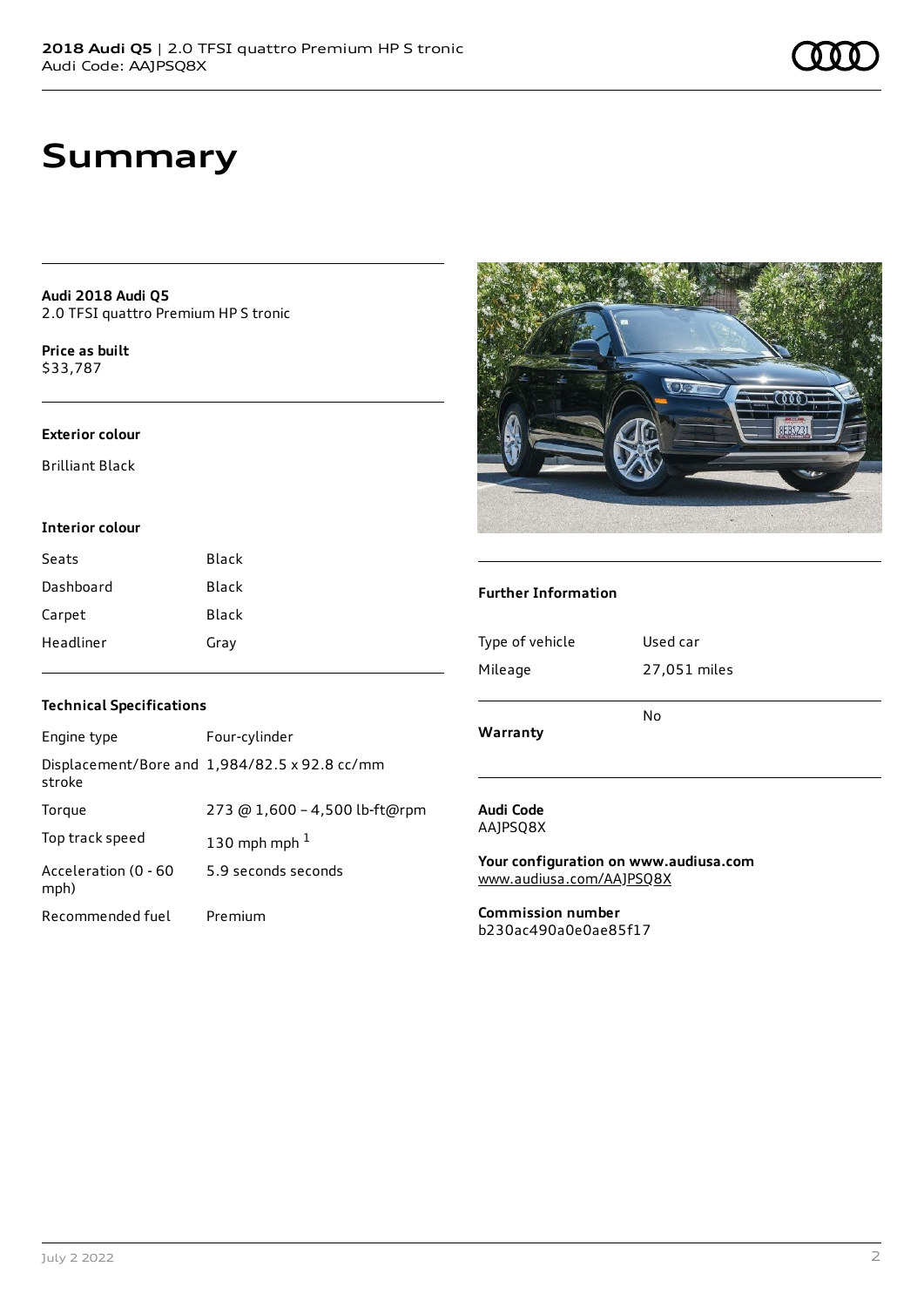# **Equipment**

Brilliant Black

Audi advanced key-keyless start, stop and entry

Power-adjustable, auto-dimming, power-folding, heated exterior side mirrors with memory

Convenience package

SiriusXM® Satellite Radio



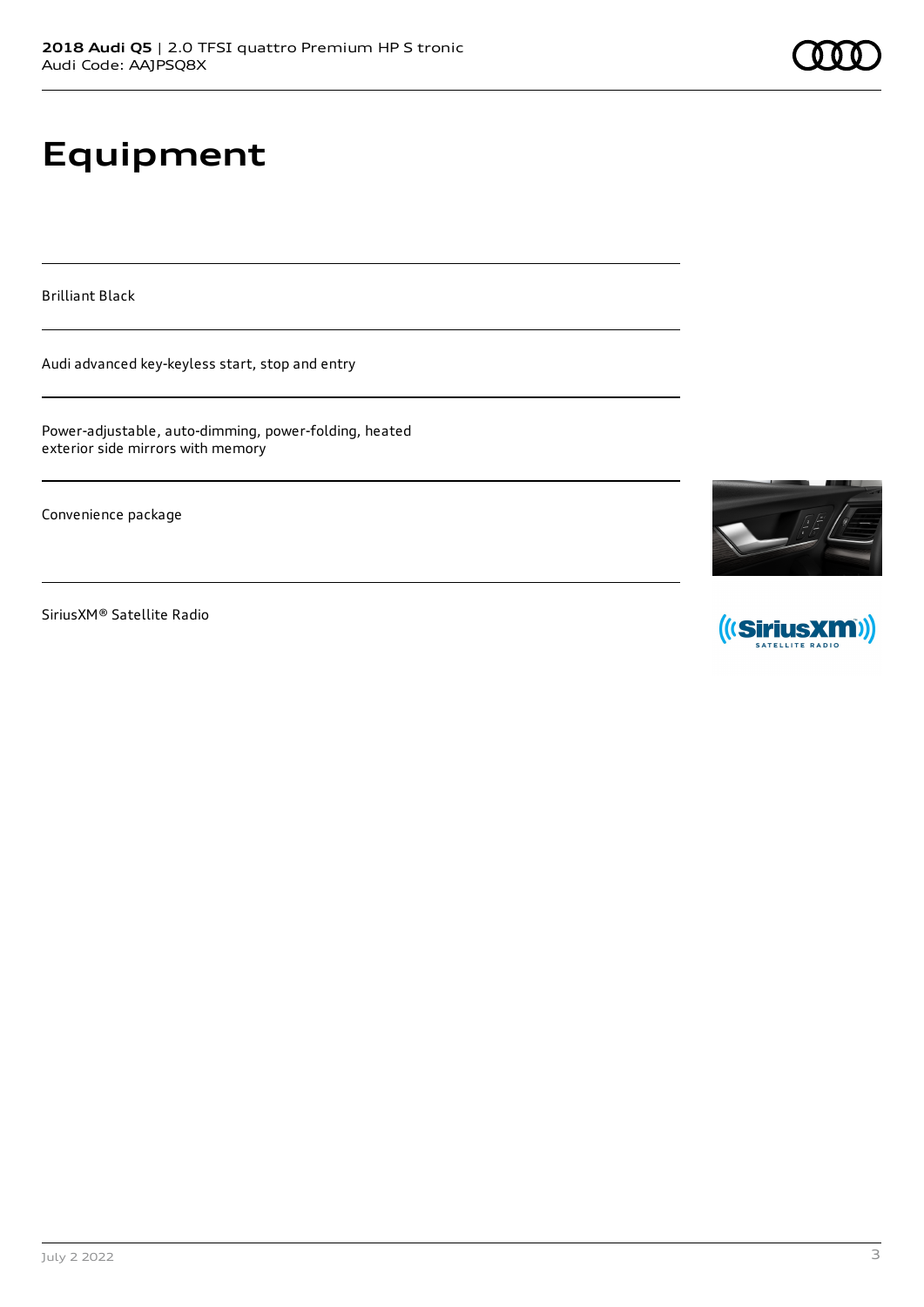| 4UB             | Driver and front passenger airbags                                  |
|-----------------|---------------------------------------------------------------------|
| UH1             | Electromechanical parking brake                                     |
| 8T2             | Cruise control with coast, resume and<br>accelerate features        |
| VC <sub>2</sub> | Garage door opener (HomeLink®)                                      |
| 4H3             | Integrated child door locks in rear doors                           |
| QZ7             | Electromechanical power steering                                    |
| 7K6             | Tire-pressure monitoring system                                     |
| 4X3             | Front thorax side airbags and Sideguard®<br>head curtain airbags    |
| 8N6             | Rain/light sensor for automatic windshield<br>wipers and headlights |
| 3B7             | Lower Anchors and Tethers for Children<br>(LATCH) in rear seats     |
|                 |                                                                     |

### **Exterior**

| 1S1             | Car jack                                                 |
|-----------------|----------------------------------------------------------|
| 1 B A           | Dynamic suspension system                                |
| 3S1             | Aluminum roof rails                                      |
| 511             | Adaptive rear spoiler                                    |
| 8IH             | Xenon plus headlights with LED daytime<br>running lights |
| HX <sub>2</sub> | 18" 235/60 all-season tires                              |
| 8SP             | LED taillights with dynamic turn signals                 |
| VW1             | Rear privacy glass                                       |
| 47F             | Black trim around exterior side windows                  |
| 40R             | 18" 5-double-spoke-dynamic design wheels                 |
|                 |                                                          |

| <b>Interior</b> |                                                                                     |
|-----------------|-------------------------------------------------------------------------------------|
| QE1             | Storage package                                                                     |
| 7M <sub>0</sub> | Plastic door sill inlays                                                            |
| 4M3             | Four beverage holders                                                               |
| 3FA             | No panoramic sunroof                                                                |
| 6N)             | Cloth headliner                                                                     |
| <b>9AO</b>      | Three-zone automatic climate control                                                |
| 417             | Auto-dimming interior rear view mirror with<br>digital compass                      |
| QQ1             | LED interior lighting package                                                       |
| 1 XW            | Three-spoke multifunction steering wheel                                            |
| 7F <sub>9</sub> | Leather-wrapped gear selector                                                       |
| 4E7             | Power tailgate                                                                      |
| 5XF             | Driver and front-passenger extendable sun<br>visors with illuminated vanity mirrors |
| <b>3NS</b>      | Sliding, split folding 40/20/40 rear<br>seatbacks with adjustable recline           |
| 7HA             | Without extended leather package                                                    |
| N1F             | Leather seating surfaces                                                            |
| 5MG             | Dark Brown Walnut Wood inlays                                                       |

| Infotainment and Driver Assistance |                                                                                                                                               |  |
|------------------------------------|-----------------------------------------------------------------------------------------------------------------------------------------------|--|
| 6K9                                | Audi pre sense® basic and Audi pre sense®<br>city                                                                                             |  |
| 2H1                                | Audi drive select                                                                                                                             |  |
| 7W1                                | Audi pre sense® basic                                                                                                                         |  |
| UT2.                               | Audi smartphone interface including Apple<br>CarPlay <sup>™</sup> and Google <sup>™</sup> Android Auto <sup>™</sup> for<br>compatible devices |  |
| KA2                                | Rear view camera                                                                                                                              |  |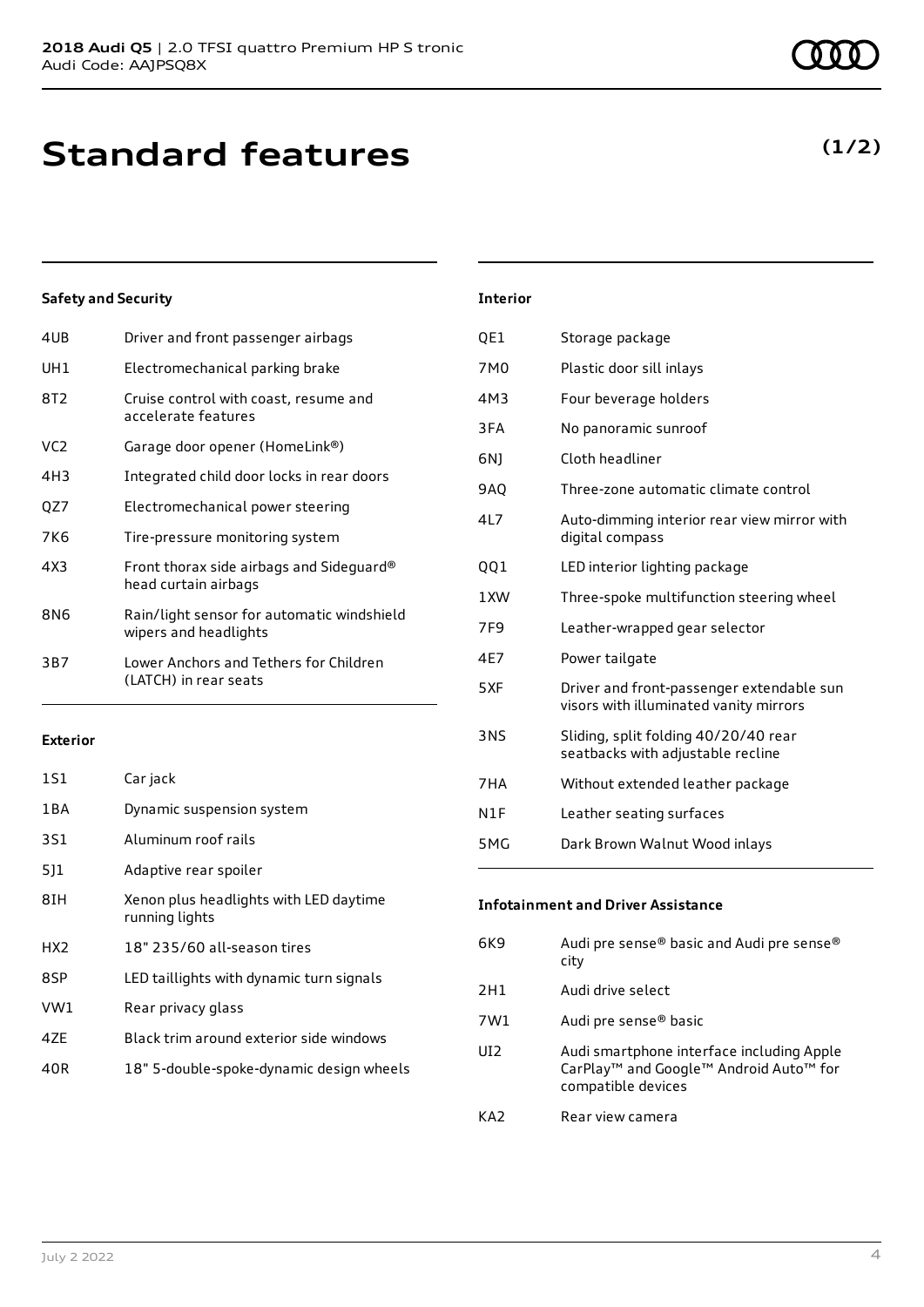**(2/2)**

## **Standard features**

### **Infotainment and Driver Assistance**

| 9VD        | Audi sound system                                                                |
|------------|----------------------------------------------------------------------------------|
| <b>9S5</b> | Driver information system                                                        |
| 7UH        | Connectivity package                                                             |
| I8S        | MMI® radio                                                                       |
| 9ZX        | BLUETOOTH <sup>®</sup> wireless technology<br>preparation for compatible devices |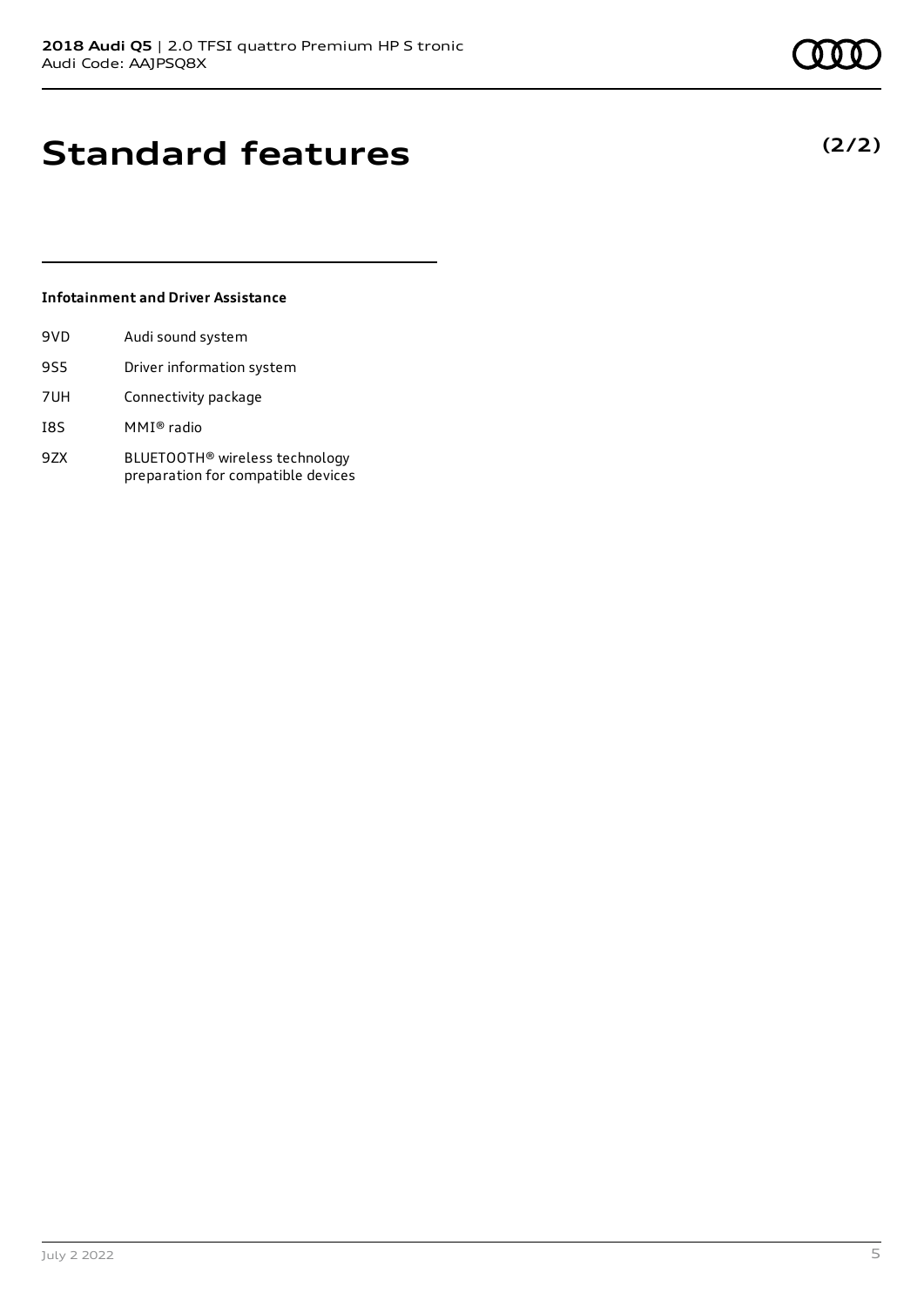## **Dealer remarks**

Brilliant Black 2018 Audi Q5 2.0T Premium quattro quattro 7-Speed Automatic S tronic 2.0L TFSI Black w/Leather Seating Surfaces, ABS brakes, Alloy wheels, Audi Advanced Key, Compass, Convenience Package, Driver Seat Memory, Electronic Stability Control, Front dual zone A/C, Heated Auto-Dimming & Power-Adjustable Mirrors, Heated door mirrors, Illuminated entry, Low tire pressure warning, Power Liftgate, Remote keyless entry, SiriusXM Satellite Radio, Traction control.

Odometer is 5358 miles below market average! 23/27 City/Highway MPG

Awards:

\* 2018 KBB.com Best Buy Awards \* 2018 KBB.com Best Auto Tech Awards \* 2018 KBB.com 10 Favorite New-for-2018 Cars \* 2018 KBB.com 10 Most Awarded Cars \* 2018 KBB.com 10 Most Awarded Brands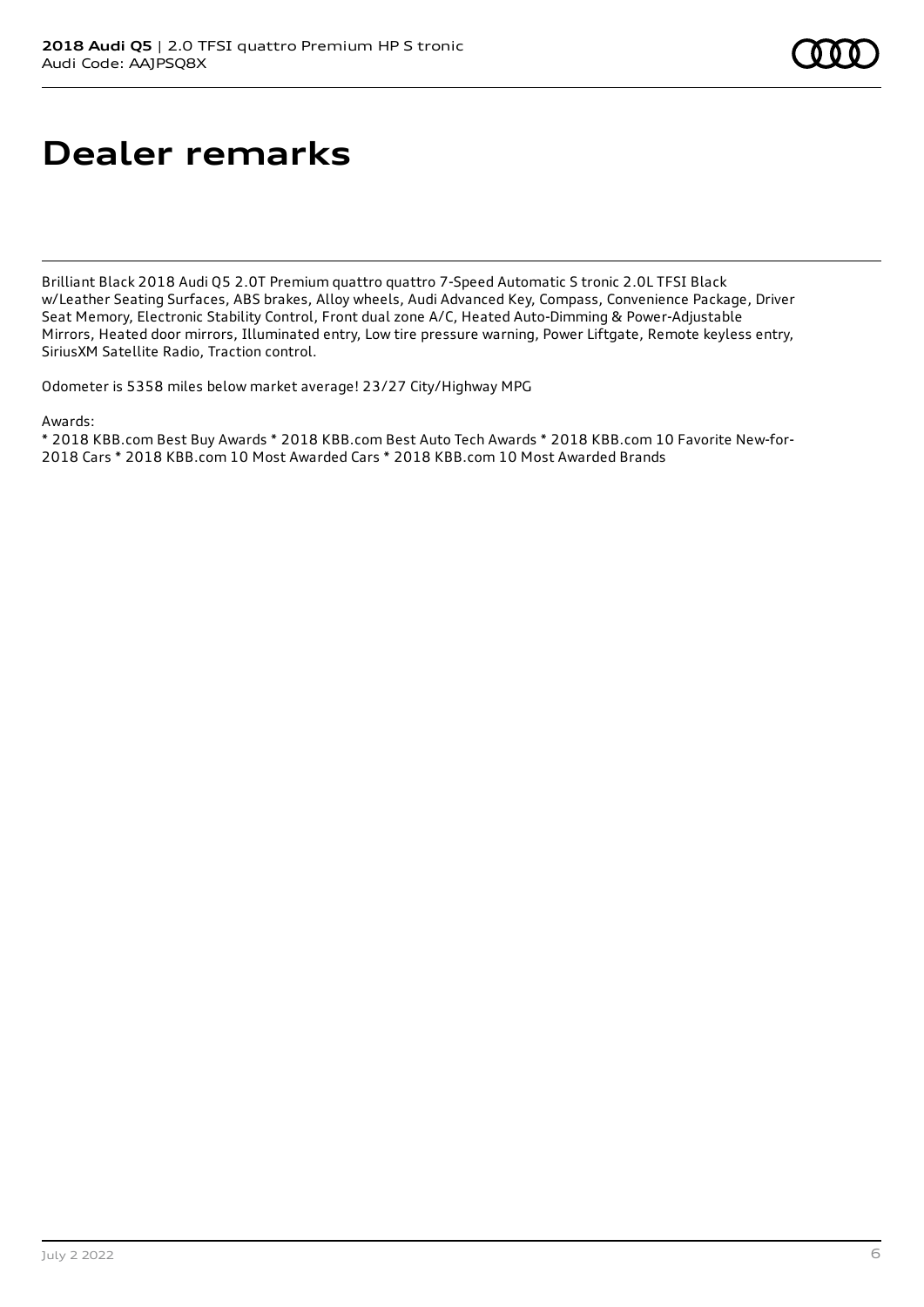## **Technical Specifications**

**(1/2)**

### **Engineering | Performance**

| Engine type                                 | Four-cylinder                                 |
|---------------------------------------------|-----------------------------------------------|
| Acceleration (0 - 60<br>mph)                | 5.9 seconds seconds                           |
| Engine block                                | Cast-iron                                     |
| Induction/fuel injection Turbocharged/TFSI® |                                               |
| Displacement                                | 2.01                                          |
| Cylinder head                               | Aluminum-alloy                                |
| Max. output ps/hp                           | 252 @ 5,000 - 6,000 @ rpm                     |
| stroke                                      | Displacement/Bore and 1,984/82.5 x 92.8 cc/mm |
| Top track speed <sup>1</sup>                | 130 mph mph                                   |
| Torque                                      | 273 @ 1,600 - 4,500 lb-ft@rpm                 |
| Valvetrain                                  | 16-valve DOHC with Audi valvelift<br>system   |

#### **Driveline**

| Gear ratios: 6th         | 0.508:1                                                                                                                                                   |
|--------------------------|-----------------------------------------------------------------------------------------------------------------------------------------------------------|
| Gear ratios: Final Drive | 5.302:1                                                                                                                                                   |
| Gear ratios: 7th         | 0.386:1                                                                                                                                                   |
| Gear ratios: 4th         | 1.057:1                                                                                                                                                   |
| Transmission             | Seven-speed S tronic <sup>®</sup> dual-clutch<br>automatic transmission and<br>quattro <sup>®</sup> all-wheel drive with ultra <sup>®</sup><br>technology |
| Gear ratios: 2nd         | 2.190:1                                                                                                                                                   |
| Gear ratios: 3rd         | 1.517:1                                                                                                                                                   |
| Gear ratios: Reverse     | 2.750:1                                                                                                                                                   |
| Gear ratios: 1st         | 3.188:1                                                                                                                                                   |
|                          |                                                                                                                                                           |

### **Steering**

| Steering type                             | Electromechanical power steering<br>system |
|-------------------------------------------|--------------------------------------------|
| Turning diameter, curb-38.4 ft<br>to-curb |                                            |
| Steering ratio                            | 15.8:1                                     |
|                                           |                                            |

### **Suspension**

| Front axle | Five-link front suspension |
|------------|----------------------------|
| Rear axle  | Five-link rear suspension  |

#### **Brake system**

| Front brakes | 13.3 (ventilated disc) in |
|--------------|---------------------------|
| Rear brakes  | 13.0 (ventilated disc) in |

| Alternator | 110-150 A   |
|------------|-------------|
| Battery    | 420 A/75 Ah |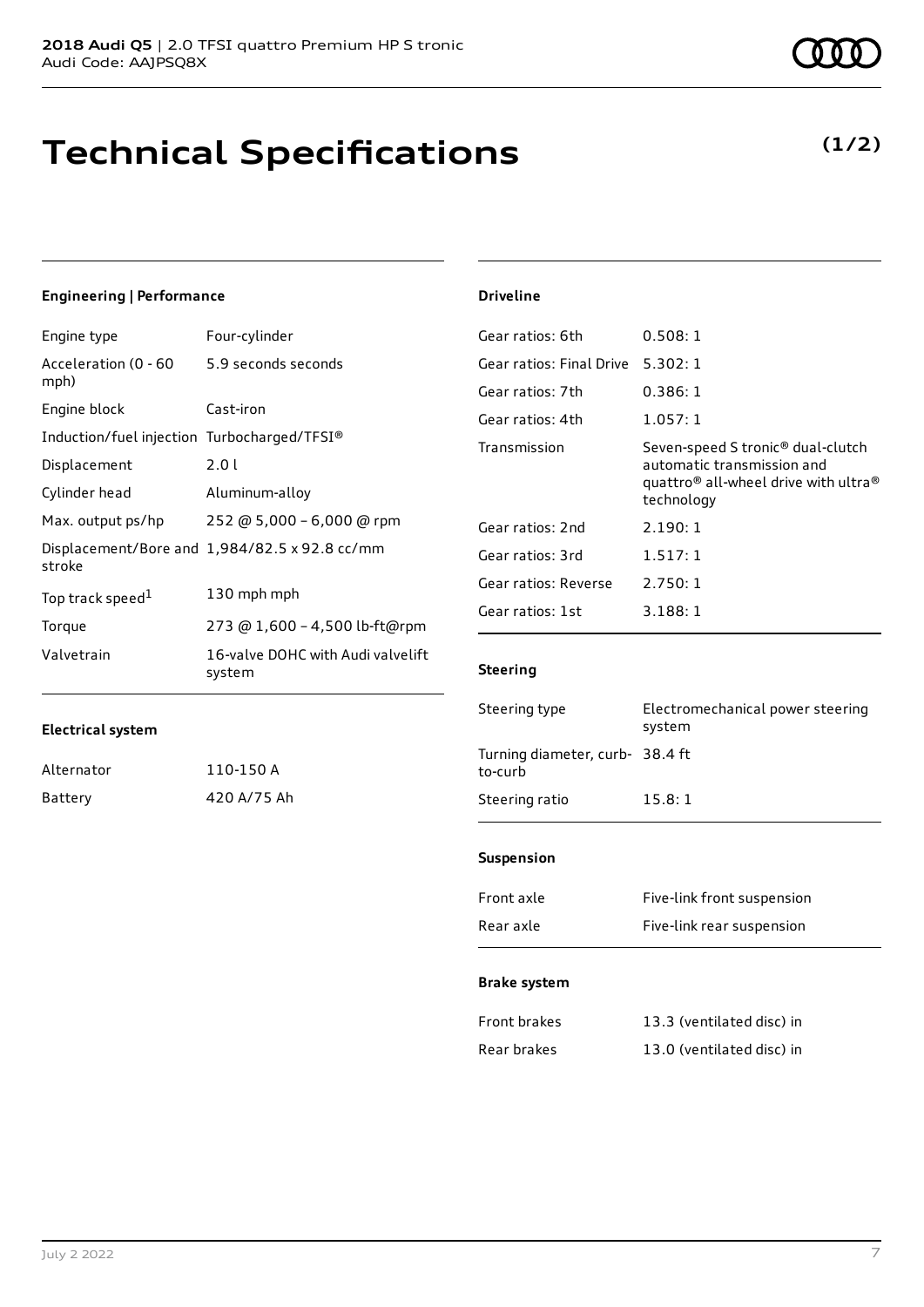# **Technical Specifications**

## **Body**

| Material | Multi-material body construction<br>(steel and aluminum composition) |
|----------|----------------------------------------------------------------------|
|          |                                                                      |

### **Warranty | Maintenance**

| Warranty    | 4-year/50,000-mile Audi New<br>Vehicle Limited Warranty                                   |
|-------------|-------------------------------------------------------------------------------------------|
| Maintenance | 12-month/10,000-mile (whichever<br>occurs first) NO CHARGE first<br>scheduled maintenance |

#### **Exterior Measurements**

| Height                           | 65.3 in  |
|----------------------------------|----------|
| Overall width without<br>mirrors | 74.5 in  |
| Length                           | 183.6 in |
| Wheelbase                        | 111.0 in |
| Drag coefficient                 | 0.32 Cw  |
| Overall width with<br>mirrors    | 84 3 in  |
| Track rear                       | 63.3 in  |
| Track front                      | 63.6 in  |
| Curb weight                      | 4,045 lb |
| Ground clearance,<br>loaded      | 8.2 in   |

#### **Interior measurements**

| Seating capacity                          | 5                      |
|-------------------------------------------|------------------------|
| Shoulder room, rear                       | 56.5 in                |
| Head room with front<br>sunroof           | 40.2 in                |
| Leg room, rear                            | 37.8 in                |
| Shoulder room, front                      | 57.7 in                |
| Head room with rear<br>sunroof            | 37.7 in                |
| Head room, rear                           | 39.3 in                |
| Leg room, front                           | 41.0 in                |
| Head room, front                          | 41.7 in                |
| Cargo volume, rear<br>seatbacks up/folded | 26.8/60.4 cu ft, cu ft |
|                                           |                        |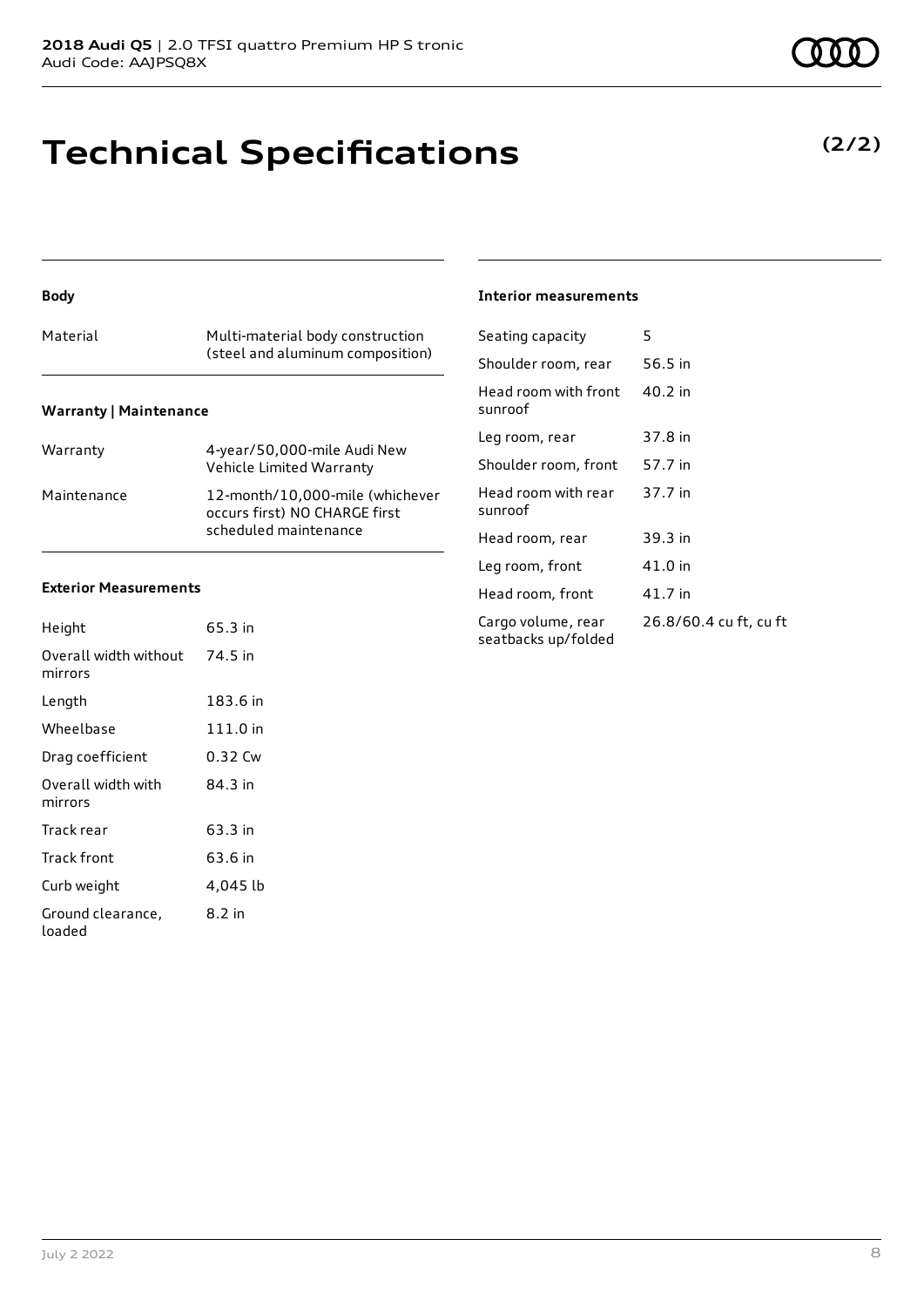## **Consumption- and emission**

**Consumption by NEDC**

combined 25 mpg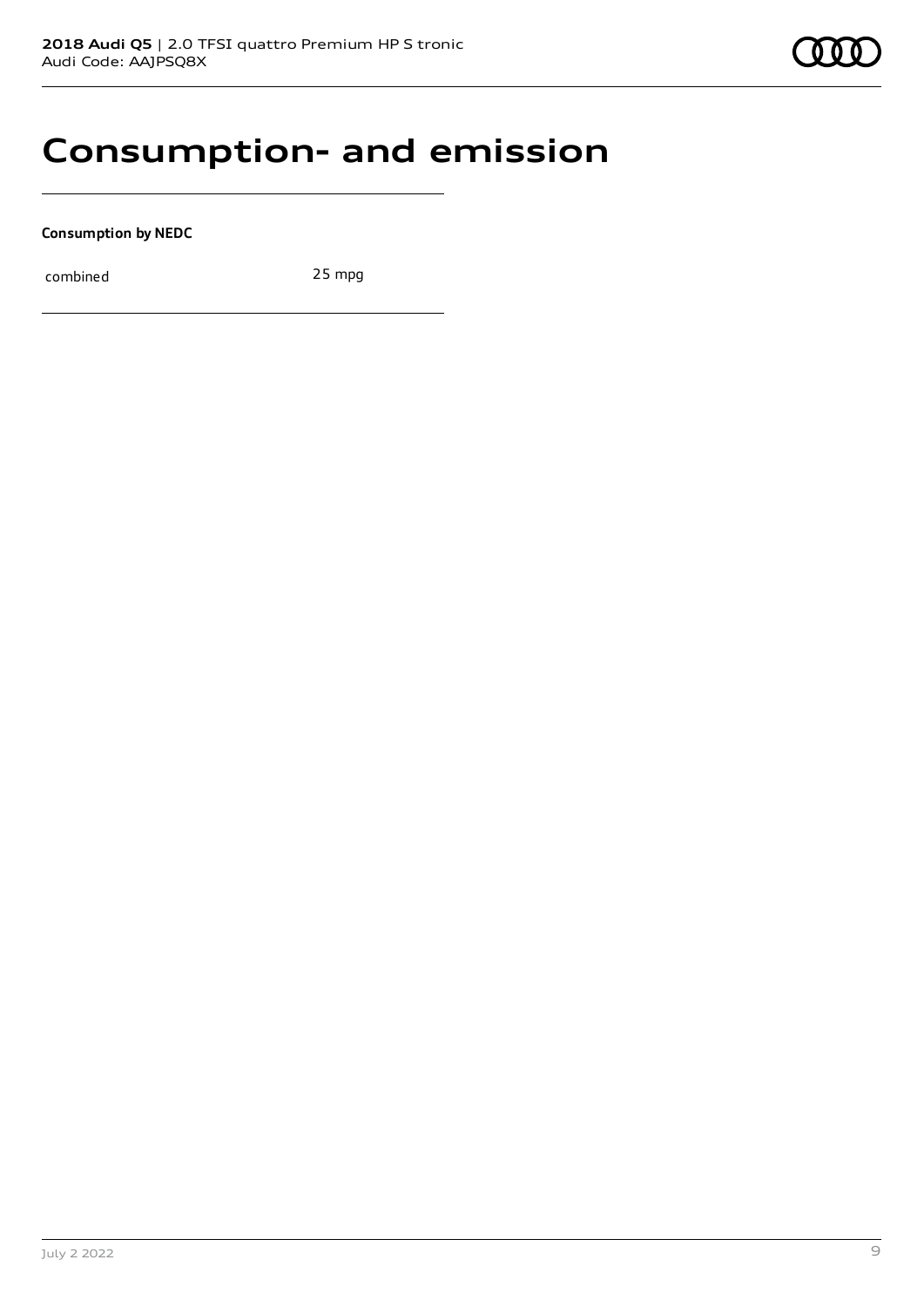## **Contact**

Dealer **Audi Livermore**

3400 Las Positas Rd 94551 Livermore **CA** 

Phone: 9254471100 FAX: 9252451752

www: [https://www.audilivermore.com](https://www.audilivermore.com/)